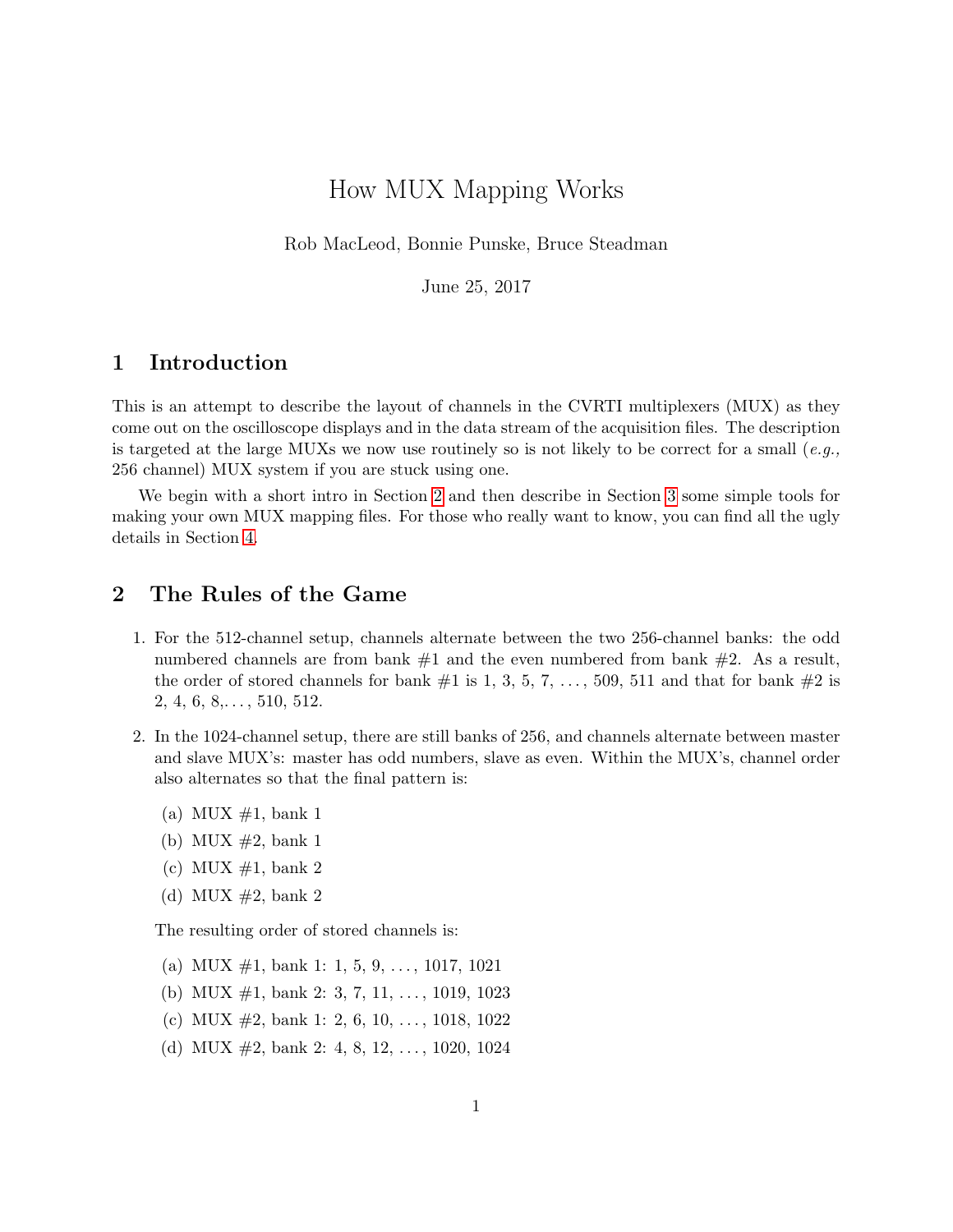Another way to picture the mapping between leads of each bank and the channels in the multiplexed datastream is by the following equations:

| Bank        | Mapping | Example                                                               |
|-------------|---------|-----------------------------------------------------------------------|
|             |         | Master $\#1 \mid ch = (l-1)*4+1 \mid 1, 5, 9, 13, \ldots, 1017, 1021$ |
|             |         | Master $\#2 \mid ch = (l-1)*4+3 \mid 3, 7, 11, 15, \ldots, 1023$      |
| Slave $\#1$ |         | $ch = (l-1)*4+2$   2, 6, 10, 14,,1022                                 |
| Slave $#1$  |         | $ch = (l-1)*4+4$   4, 8, 12, 16,,1024                                 |

Figure [1](#page-1-0) illustrates this scheme in a diagram.



<span id="page-1-0"></span>Figure 1: Mux mapping for the 1025 channel MUX.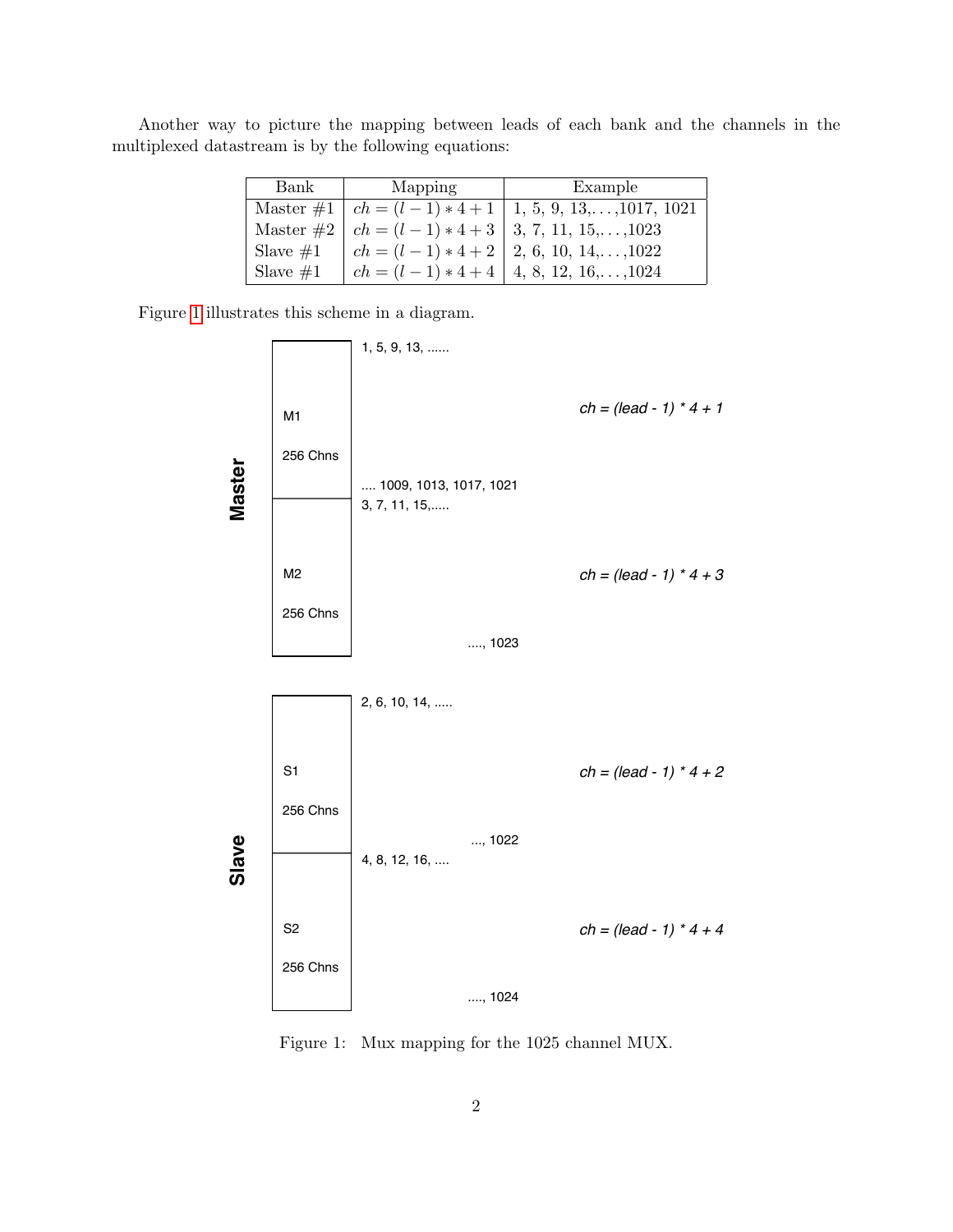# <span id="page-2-0"></span>3 Tools for Making MUX Mapping Files

We have some software for creating MUX mapping files that should take care of most needs. The program (script actually) that does this is called makemuxmapping and it has the following format:

```
Usage: makemuxmapping.sh -t numtank -s numsock -n numneedles -m 512/1024 -f
        -t to set number of tank electrodes
        -s to set number of sock electrodes
        -n to set number of needles
        -m to set MUX config (512 or 1024 leads)
        -f for a full mapping file (with padding)
```
- -t numtank sets the number of tank electrodes.  $(e.g., 192 \text{ or } 374 \text{ for } \text{andy3}).$
- -s numsock sets the number of sock electrodes  $(e.g., 128, 490)$

-n numneedles sets the number of needles, and we assume that each needle has 10 electrodes.

- $-$ m 512/1024 selects between a 512 or 1024 channel configuration of the MUX( $\degree$ s)
- -f if present, this requests a full MUX mapping file, i.e., one that contains padding to fill the entire 512 or 1024 channels. This is required for the data acquisition program.

### 3.1 Filename conventions

The filename conventions that makemuxmapping assumes are:

- 1. File extension is .mux (I decided this because the filenames were otherwise getting too long for the Mac)
- 2. First part of file name suggests which surface comes first in the mapping,  $e.g.,$  andy3, sock, needles.
- 3. What follows are numbers and letters to indicate the number and type of leads,  $e.g., 490s =$ 490-lead sock,  $10n = 10$  needles,  $374t = 374$  tank electrodes.
- 4. The underscore  $\overline{\ }$  joins the segments of the filenames.

See the next section for examples of filenames.

### 3.2 Examples

To make an andy3 mapping with 374 leads and a 490 lead sock in a 1024 MUX.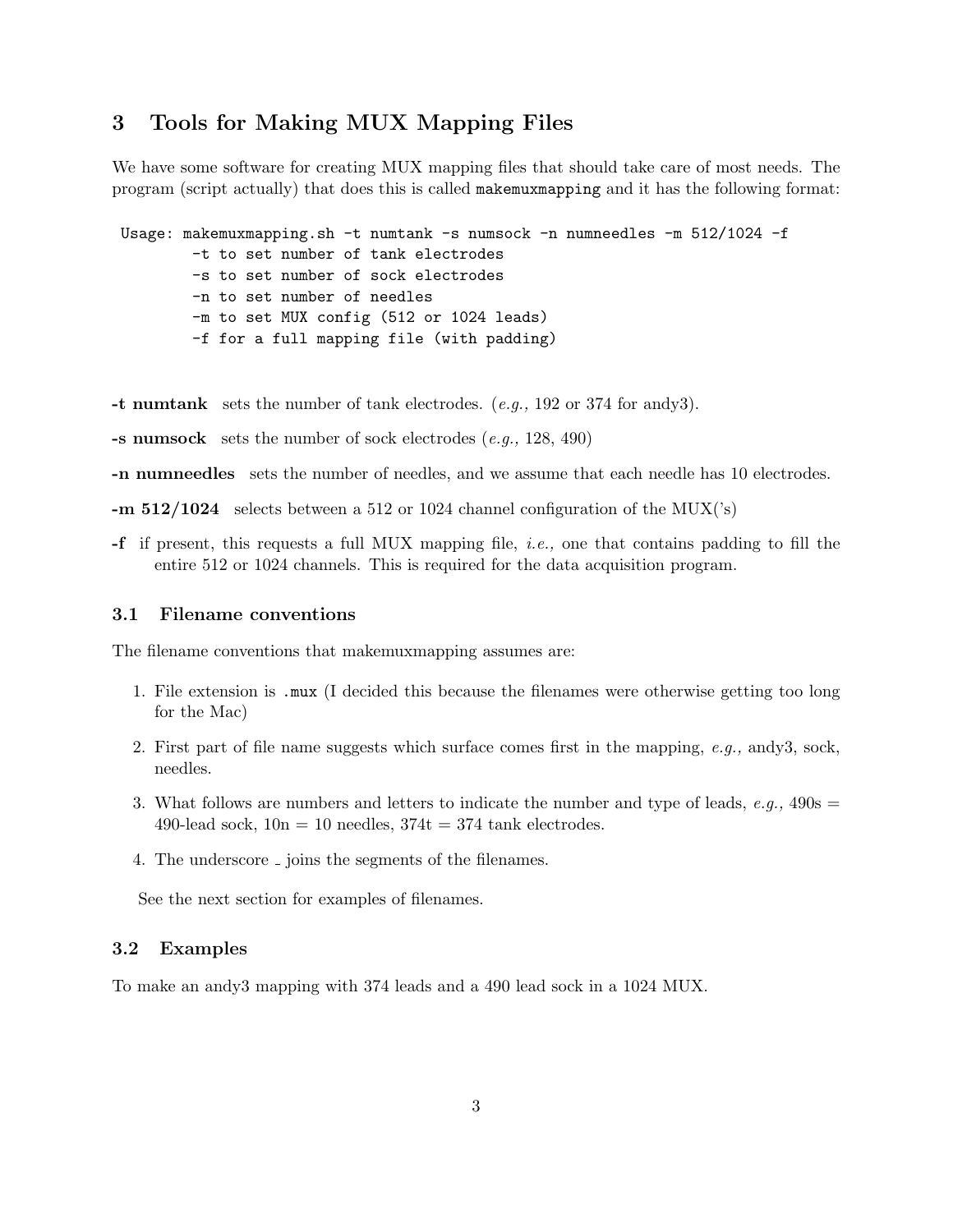```
> makemuxmapping.sh -t 374 -s 490 -m 1024
Wrote 192 channels of tank
Wrote 182 channels of secondary tank
Wrote 490 channels of sock
For a total of 864 channels
Finished with andy3_374t_490s_1024.mux
```
To have the same contents, but padded for use in the experiment:

> makemuxmapping.sh -t 374 -s 490 -m 1024 -f

```
Wrote 192 channels of tank
Wrote 182 channels of secondary tank
Wrote 490 channels of sock
Wrote 160 channels of end fill
For a total of 1024 channels
Finished with andy3_374t_490s_1024_full.mux
```
To make a mapping file for a 490 lead sock in the 512 channel configuration:

> makemuxmapping.sh -s 490 -m 512 -f

Wrote 490 channels of sock Wrote 22 channels of end fill For a total of 512 channels Finished with sock\_490s\_full.mux

And to now add 22 needles to this configuration

> makemuxmapping.sh -s 490 -n 22 -m 512 -f

Wrote 490 channels of sock Wrote 22 channels of end fill For a total of 512 channels Finished with sock\_490s\_22n\_full.mux

# <span id="page-3-0"></span>4 Untangling the Mess: The Ugly Details

In order to see the data we record in the proper order, or even to monitor leads during an experiment, we need to have some methods for untangling all these leads. For that we have "mux mapping" files, and there are a lot of them, one for each type of electrode configuration.

Mux mapping files contain a list of channel numbers. The order of the channels is the same as the order of the channels we want to have  $(e.g.,)$  in an output file). The **value** of the channels in the list indicate the source of that channel in the MUX itself.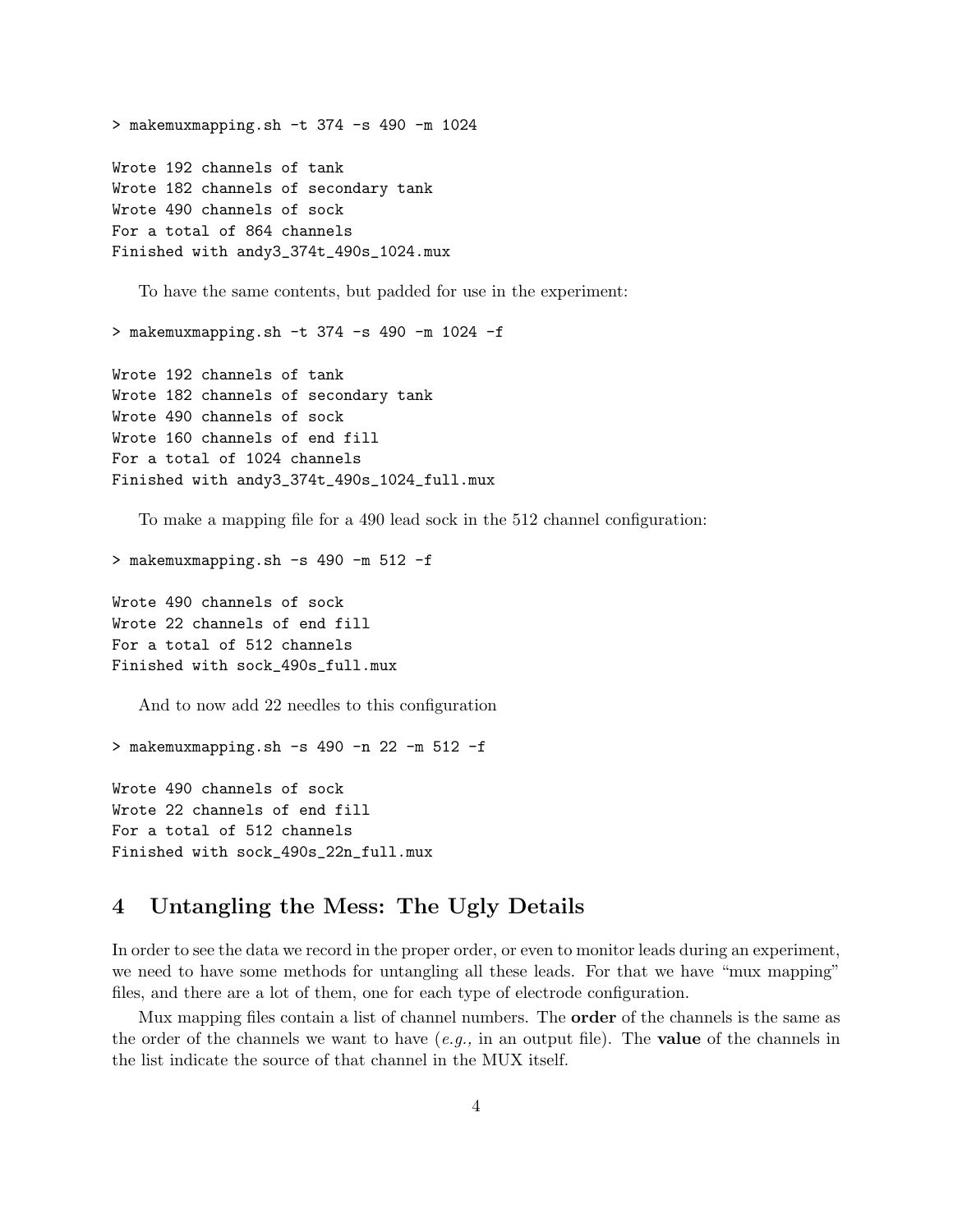Perhaps the best way to see this in action is in an example. Here is a mux mapping file for a 128-lead sock and 22 10-pole needles. We break the mux mapping file into sections to make this ordering clear.

First the 128 sock leads:

#### 512 channels

| 1   | 3   | 5   | 7   | 9   | 11  | 13  | 15  |
|-----|-----|-----|-----|-----|-----|-----|-----|
| 17  | 19  | 21  | 23  | 25  | 27  | 29  | 31  |
| 33  | 35  | 37  | 39  | 41  | 43  | 45  | 47  |
| 49  | 51  | 53  | 55  | 57  | 59  | 61  | 63  |
| 65  | 67  | 69  | 71  | 73  | 75  | 77  | 79  |
| 81  | 83  | 85  | 87  | 89  | 91  | 93  | 95  |
| 97  | 99  | 101 | 103 | 105 | 107 | 109 | 111 |
| 113 | 115 | 117 | 119 | 121 | 123 | 125 | 127 |
| 129 | 131 | 133 | 135 | 137 | 139 | 141 | 143 |
| 145 | 147 | 149 | 151 | 153 | 155 | 157 | 159 |
| 161 | 163 | 165 | 167 | 169 | 171 | 173 | 175 |
| 177 | 179 | 181 | 183 | 185 | 187 | 189 | 191 |
| 193 | 195 | 197 | 199 | 201 | 203 | 205 | 207 |
| 209 | 211 | 213 | 215 | 217 | 219 | 221 | 223 |
| 225 | 227 | 229 | 231 | 233 | 235 | 237 | 239 |
| 241 | 243 | 245 | 247 | 249 | 251 | 253 | 255 |

Followed by the 22, 10-pole needles, which require 220 channels. These are plugged into the second bank:

| 2   | 4   | 6   | 8   | 10  | 12  | 14  | 16  |
|-----|-----|-----|-----|-----|-----|-----|-----|
| 18  | 20  | 22  | 24  | 26  | 28  | 30  | 32  |
| 34  | 36  | 38  | 40  | 42  | 44  | 46  | 48  |
| 50  | 52  | 54  | 56  | 58  | 60  | 62  | 64  |
| 66  | 68  | 70  | 72  | 74  | 76  | 78  | 80  |
| 82  | 84  | 86  | 88  | 90  | 92  | 94  | 96  |
| 98  | 100 | 102 | 104 | 106 | 108 | 110 | 112 |
| 114 | 116 | 118 | 120 | 122 | 124 | 126 | 128 |
| 130 | 132 | 134 | 136 | 138 | 140 | 142 | 144 |
| 146 | 148 | 150 | 152 | 154 | 156 | 158 | 160 |
| 162 | 164 | 166 | 168 | 170 | 172 | 174 | 176 |
| 178 | 180 | 182 | 184 | 186 | 188 | 190 | 192 |
| 194 | 196 | 198 | 200 | 202 | 204 | 206 | 208 |
| 210 | 212 | 214 | 216 | 218 | 220 | 222 | 224 |
| 226 | 228 | 230 | 232 | 234 | 236 | 238 | 240 |
| 242 | 244 | 246 | 248 | 250 | 252 | 254 | 256 |
| 258 | 260 | 262 | 264 | 266 | 268 | 270 | 272 |
| 274 | 276 | 278 | 280 | 282 | 284 | 286 | 288 |
| 290 | 292 | 294 | 296 | 298 | 300 | 302 | 304 |
| 306 | 308 | 310 | 312 | 314 | 316 | 318 | 320 |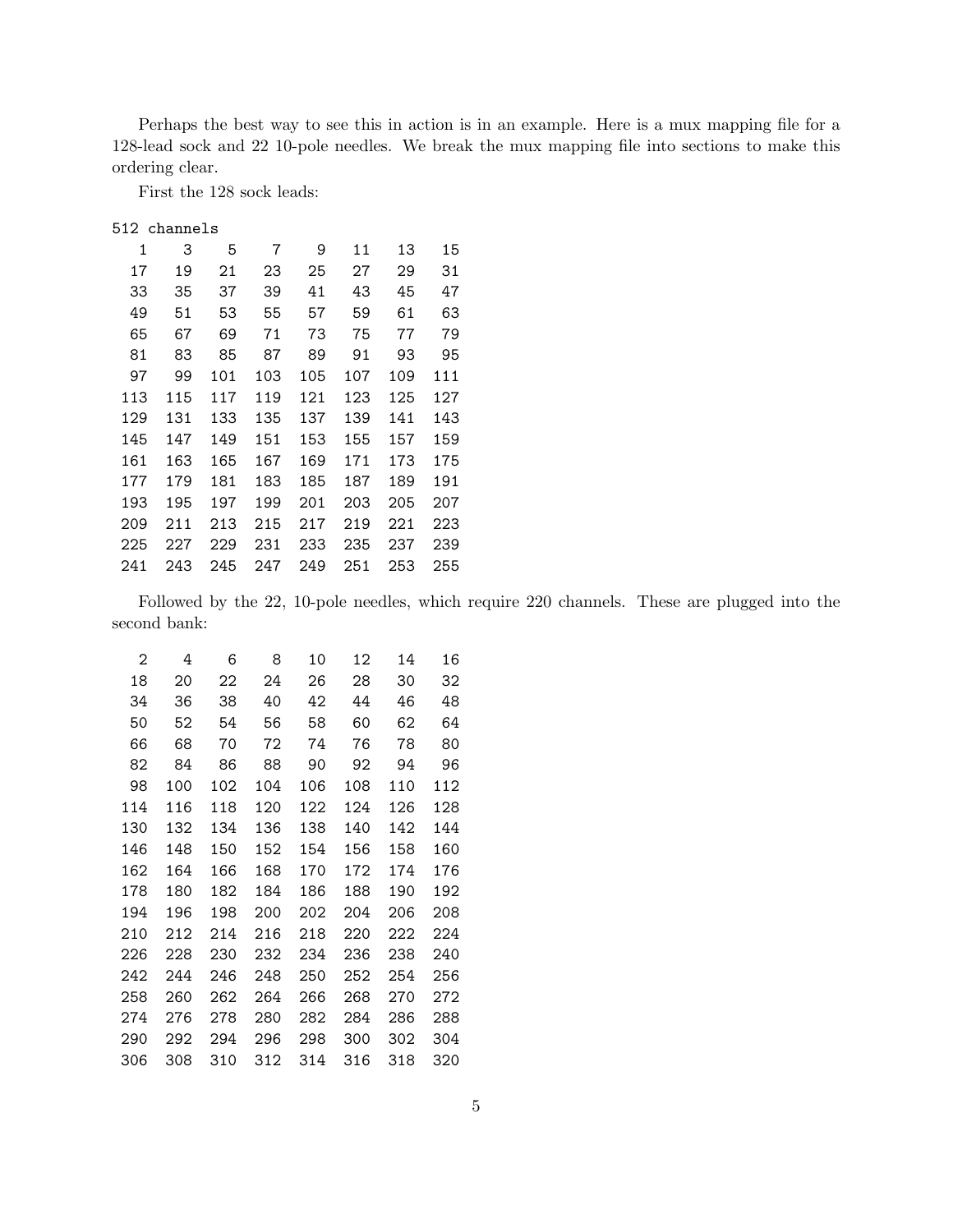| 322 324 326 328 330 332 334 336 |  |  |  |
|---------------------------------|--|--|--|
| 338 340 342 344 346 348 350 352 |  |  |  |
| 354 356 358 360 362 364 366 368 |  |  |  |
| 370 372 374 376 378 380 382 384 |  |  |  |
| 386 388 390 392 394 396 398 400 |  |  |  |
| 402 404 406 408 410 412 414 416 |  |  |  |
| 418 420 422 424 426 428 430 432 |  |  |  |
| 434 436 438 440                 |  |  |  |
|                                 |  |  |  |

Now, we fill out the rest of the mapping file with all the other leads, starting with the remaining ones from bank #1.

|     |     |     |     | 257 | 259 | 261 | 263 |
|-----|-----|-----|-----|-----|-----|-----|-----|
| 265 | 267 | 269 | 271 | 273 | 275 | 277 | 279 |
| 281 | 283 | 285 | 287 | 289 | 291 | 293 | 295 |
| 297 | 299 | 301 | 303 | 305 | 307 | 309 | 311 |
| 313 | 315 | 317 | 319 | 321 | 323 | 325 | 327 |
| 329 | 331 | 333 | 335 | 337 | 339 | 341 | 343 |
| 345 | 347 | 349 | 351 | 353 | 355 | 357 | 359 |
| 361 | 363 | 365 | 367 | 369 | 371 | 373 | 375 |
| 377 | 379 | 381 | 383 | 385 | 387 | 389 | 391 |
| 393 | 395 | 397 | 399 | 401 | 403 | 405 | 407 |
| 409 | 411 | 413 | 415 | 417 | 419 | 421 | 423 |
| 425 | 427 | 429 | 431 | 433 | 435 | 437 | 439 |
| 441 | 443 | 445 | 447 | 449 | 451 | 453 | 455 |
| 457 | 459 | 461 | 463 | 465 | 467 | 469 | 471 |
| 473 | 475 | 477 | 479 | 481 | 483 | 485 | 487 |
| 489 | 491 | 493 | 495 | 497 | 499 | 501 | 503 |
| 505 | 507 | 509 | 511 |     |     |     |     |

and then all those left from bank #1.

|                                 |  | 442 444 446 448 |  |
|---------------------------------|--|-----------------|--|
| 450 452 454 456 458 460 462 464 |  |                 |  |
| 466 468 470 472 474 476 478 480 |  |                 |  |
| 482 484 486 488 490 492 494 496 |  |                 |  |
| 498 500 502 504 506 508 510 512 |  |                 |  |

The reason for padding the file this way is that the data acquisition program requires the number of entries to match the number of channels—this way there are no unidentified channels. For remapping the data to create time series files, it makes more sense to shed all the empty channels and so the resulting mux mapping file contains only those necessary (in this case 128 +  $220 = 348$ . The file looks like this:

### 348 channels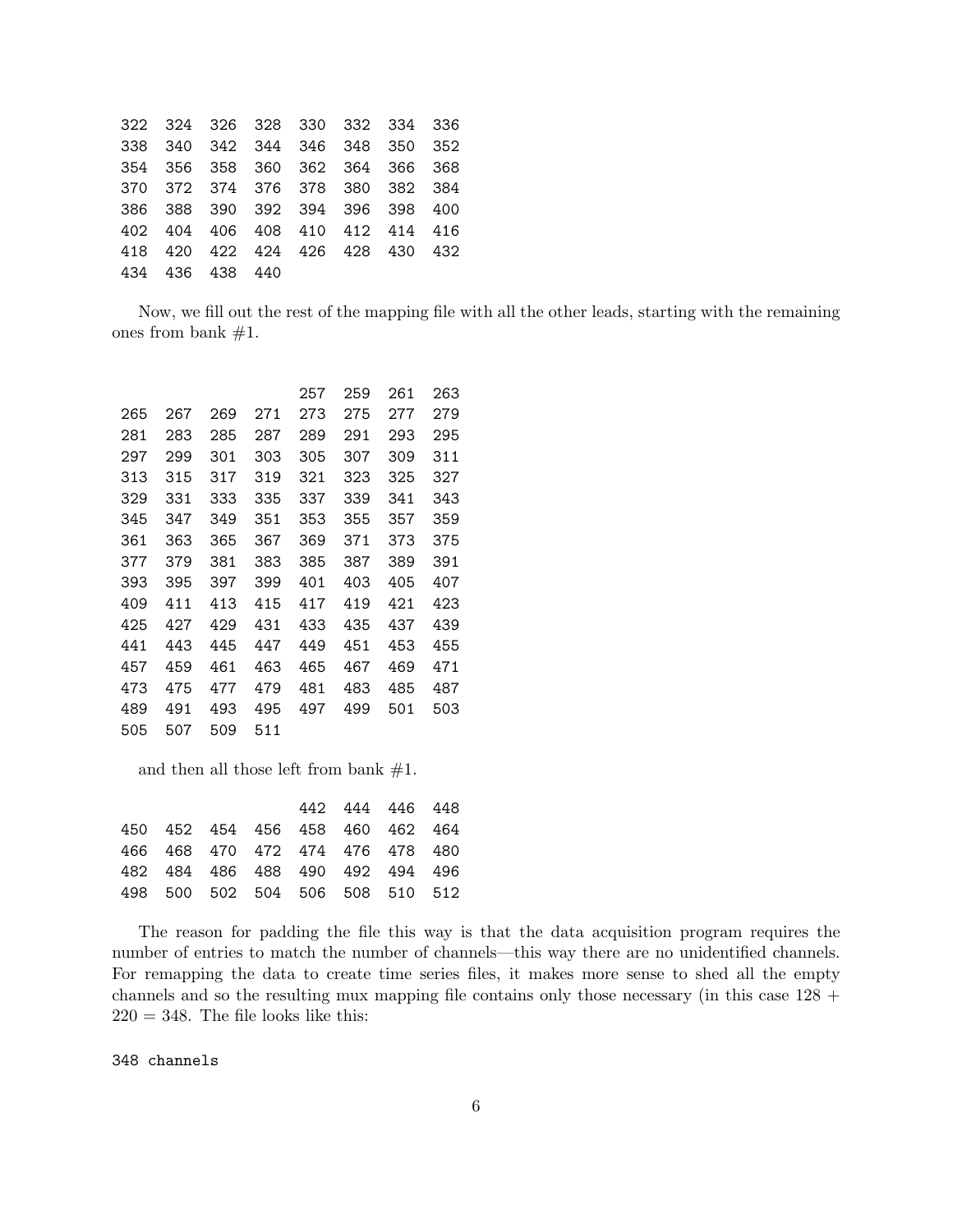| 1              | 3   | 5   | 7   | 9   | 11  | 13  | 15  |
|----------------|-----|-----|-----|-----|-----|-----|-----|
| 17             | 19  | 21  | 23  | 25  | 27  | 29  | 31  |
| 33             | 35  | 37  | 39  | 41  | 43  | 45  | 47  |
| 49             | 51  | 53  | 55  | 57  | 59  | 61  | 63  |
| 65             | 67  | 69  | 71  | 73  | 75  | 77  | 79  |
| 81             | 83  | 85  | 87  | 89  | 91  | 93  | 95  |
| 97             | 99  | 101 | 103 | 105 | 107 | 109 | 111 |
| 113            | 115 | 117 | 119 | 121 | 123 | 125 | 127 |
| 129            | 131 | 133 | 135 | 137 | 139 | 141 | 143 |
| 145            | 147 | 149 | 151 | 153 | 155 | 157 | 159 |
| 161            | 163 | 165 | 167 | 169 | 171 | 173 | 175 |
| 177            | 179 | 181 | 183 | 185 | 187 | 189 | 191 |
| 193            | 195 | 197 | 199 | 201 | 203 | 205 | 207 |
| 209            | 211 | 213 | 215 | 217 | 219 | 221 | 223 |
| 225            | 227 | 229 | 231 | 233 | 235 | 237 | 239 |
| 241            | 243 | 245 | 247 | 249 | 251 | 253 | 255 |
| $\overline{c}$ | 4   | 6   | 8   | 10  | 12  | 14  | 16  |
| 18             | 20  | 22  | 24  | 26  | 28  | 30  | 32  |
| 34             | 36  | 38  | 40  | 42  | 44  | 46  | 48  |
| 50             | 52  | 54  | 56  | 58  | 60  | 62  | 64  |
| 66             | 68  | 70  | 72  | 74  | 76  | 78  | 80  |
| 82             | 84  | 86  | 88  | 90  | 92  | 94  | 96  |
| 98             | 100 | 102 | 104 | 106 | 108 | 110 | 112 |
| 114            | 116 | 118 | 120 | 122 | 124 | 126 | 128 |
| 130            | 132 | 134 | 136 | 138 | 140 | 142 | 144 |
| 146            | 148 | 150 | 152 | 154 | 156 | 158 | 160 |
| 162            | 164 | 166 | 168 | 170 | 172 | 174 | 176 |
| 178            | 180 | 182 | 184 | 186 | 188 | 190 | 192 |
| 194            | 196 | 198 | 200 | 202 | 204 | 206 | 208 |
| 210            | 212 | 214 | 216 | 218 | 220 | 222 | 224 |
| 226            | 228 | 230 | 232 | 234 | 236 | 238 | 240 |
| 242            | 244 | 246 | 248 | 250 | 252 | 254 | 256 |
| 258            | 260 | 262 | 264 | 266 | 268 | 270 | 272 |
| 274            | 276 | 278 | 280 | 282 | 284 | 286 | 288 |
| 290            | 292 | 294 | 296 | 298 | 300 | 302 | 304 |
| 306            | 308 | 310 | 312 | 314 | 316 | 318 | 320 |
| 322            | 324 | 326 | 328 | 330 | 332 | 334 | 336 |
| 338            | 340 | 342 | 344 | 346 | 348 | 350 | 352 |
| 354            | 356 | 358 | 360 | 362 | 364 | 366 | 368 |
| 370            | 372 | 374 | 376 | 378 | 380 | 382 | 384 |
| 386            | 388 | 390 | 392 | 394 | 396 | 398 | 400 |
| 402            | 404 | 406 | 408 | 410 | 412 | 414 | 416 |
| 418            | 420 | 422 | 424 | 426 | 428 | 430 | 432 |
| 434            | 436 | 438 | 440 |     |     |     |     |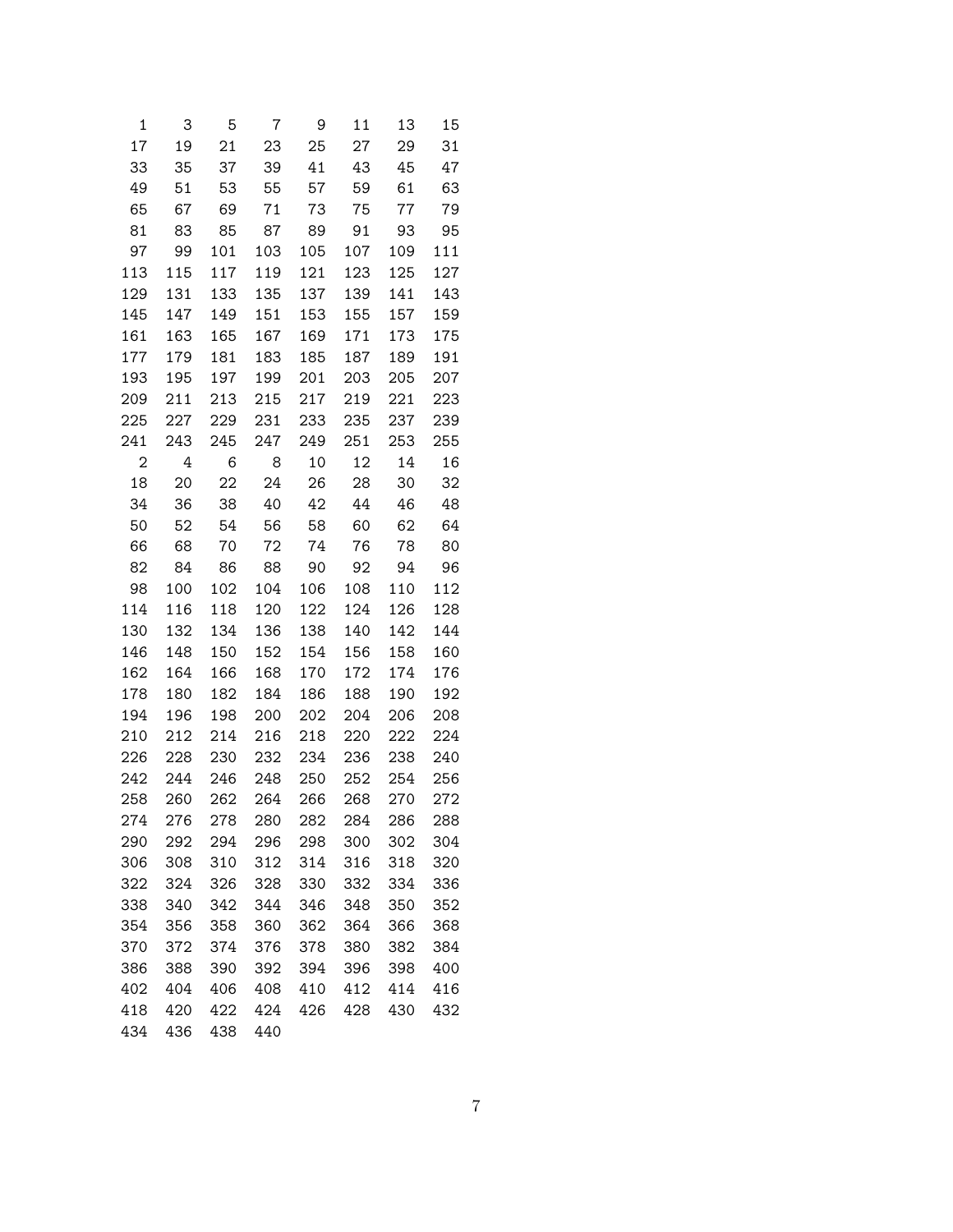For the 1024 channel configuration, the file for the same leads looks completely different! If we left all the connectors in the same place and just attached the second MUX, the resulting mux mapping file would be (the version without padding) as follows:

|              | 384 channels |     |     |     |     |     |     |
|--------------|--------------|-----|-----|-----|-----|-----|-----|
| 1            | 5            | 9   | 13  | 17  | 21  | 25  | 29  |
| 33           | 37           | 41  | 45  | 49  | 53  | 57  | 61  |
| 65           | 69           | 73  | 77  | 81  | 85  | 89  | 93  |
| 97           | 101          | 105 | 109 | 113 | 117 | 121 | 125 |
| 129          | 133          | 137 | 141 | 145 | 149 | 153 | 157 |
| 161          | 165          | 169 | 173 | 177 | 181 | 185 | 189 |
| 193          | 197          | 201 | 205 | 209 | 213 | 217 | 221 |
| 225          | 229          | 233 | 237 | 241 | 245 | 249 | 253 |
| 257          | 261          | 265 | 269 | 273 | 277 | 281 | 285 |
| 289          | 293          | 297 | 301 | 305 | 309 | 313 | 317 |
| 321          | 325          | 329 | 333 | 337 | 341 | 345 | 349 |
| 353          | 357          | 361 | 365 | 369 | 373 | 377 | 381 |
| 385          | 389          | 393 | 397 | 401 | 405 | 409 | 413 |
| 417          | 421          | 425 | 429 | 433 | 437 | 441 | 445 |
| 449          | 453          | 457 | 461 | 465 | 469 | 473 | 477 |
| 481          | 485          | 489 | 493 | 497 | 501 | 505 | 509 |
| $\mathbf{2}$ | 6            | 10  | 14  | 18  | 22  | 26  | 30  |
| 34           | 38           | 42  | 46  | 50  | 54  | 58  | 62  |
| 66           | 70           | 74  | 78  | 82  | 86  | 90  | 94  |
| 98           | 102          | 106 | 110 | 114 | 118 | 122 | 126 |
| 130          | 134          | 138 | 142 | 146 | 150 | 154 | 158 |
| 162          | 166          | 170 | 174 | 178 | 182 | 186 | 190 |
| 194          | 198          | 202 | 206 | 210 | 214 | 218 | 222 |
| 226          | 230          | 234 | 238 | 242 | 246 | 250 | 254 |
| 258          | 262          | 266 | 270 | 274 | 278 | 282 | 286 |
| 290          | 294          | 298 | 302 | 306 | 310 | 314 | 318 |
| 322          | 326          | 330 | 334 | 338 | 342 | 346 | 350 |
| 354          | 358          | 362 | 366 | 370 | 374 | 378 | 382 |
| 386          | 390          | 394 | 398 | 402 | 406 | 410 | 414 |
| 418          | 422          | 426 | 430 | 434 | 438 | 442 | 446 |
| 450          | 454          | 458 | 462 | 466 | 470 | 474 | 478 |
| 482          | 486          | 490 | 494 | 498 | 502 | 506 | 510 |
| 514          | 518          | 522 | 526 | 530 | 534 | 538 | 542 |
| 546          | 550          | 554 | 558 | 562 | 566 | 570 | 574 |
| 578          | 582          | 586 | 590 | 594 | 598 | 602 | 606 |
| 610          | 614          | 618 | 622 | 626 | 630 | 634 | 638 |
| 642          | 646          | 650 | 654 | 658 | 662 | 666 | 670 |
| 674          | 678          | 682 | 686 | 690 | 694 | 698 | 702 |
| 706          | 710          | 714 | 718 | 722 | 726 | 730 | 734 |
| 738          | 742          | 746 | 750 | 754 | 758 | 762 | 766 |